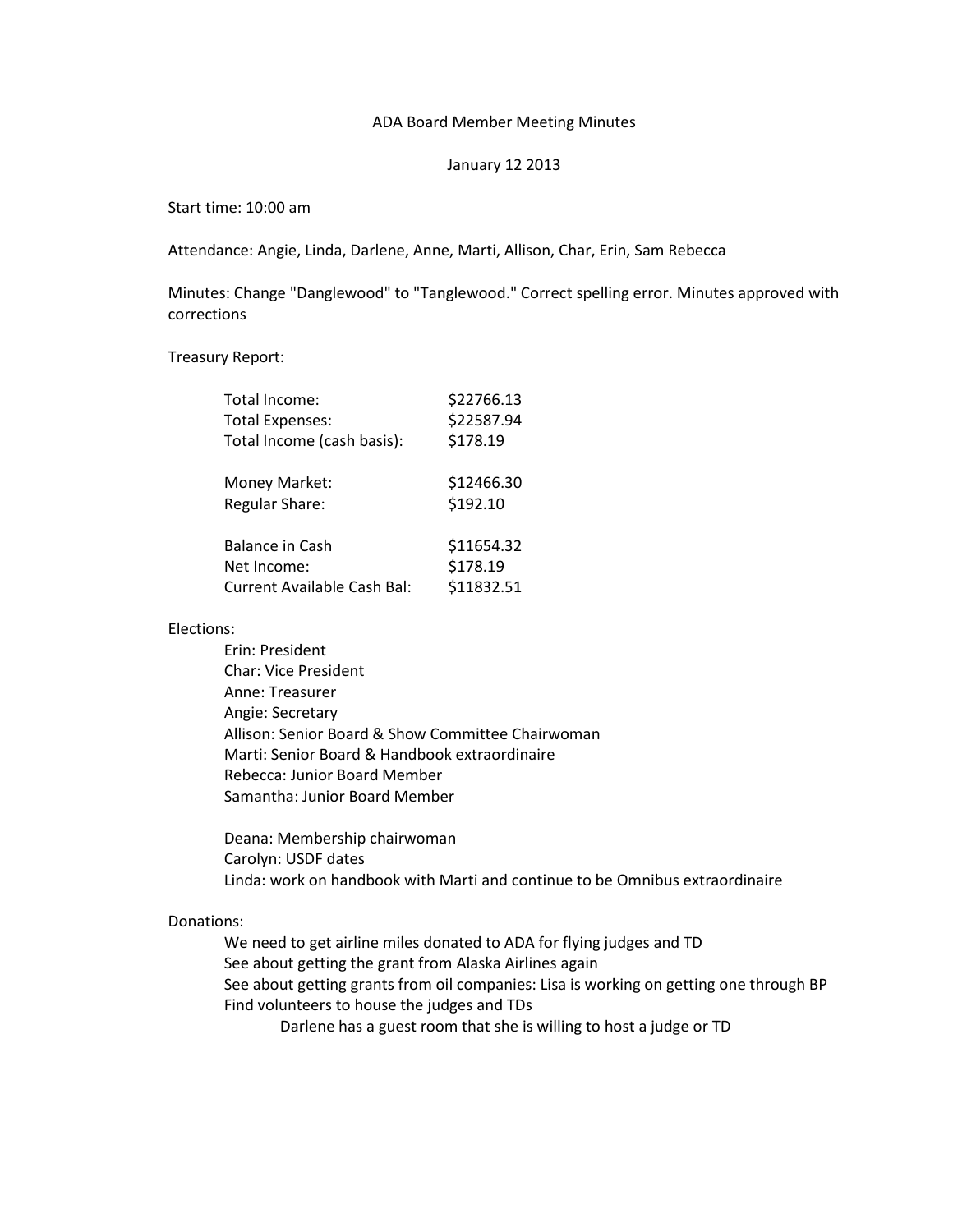### Show:

Debbie Moloznik can be TD all 3 days in June Marti needs to update her contracts Still need to find a TD for July show All judges are S judges Make sure members know we need a new entry form for each show Show office fees for each show - ex: 2 fees for 2 day show in one weekend Char will ask Raena to put show entry PDF next show date on calendar on the website "Rider Test" instead of just "Horse Test" added to class list Suggestions for "halter" classes Sponsors and advertisers need to be sent to Linda by March 15th for the Omnibus Peggy is ordering ribbons and would like someone else to buy the awards See if Gabby and Lisa will get award donations from Olsons Rebecca & Sam will look at ordering awards (Peggy and Marti will give them their budget) Awards are for Junior and Senior Prix Caprilli: need at least 2 rides to have it will be offered at 3 shows - will set it up during lunch break and offer after lunch Musicals can be done at anytime during the show, suggestion of having it at the middle of the day instead of at the end Opportunity classes will be offered at the end of the show day along with the Intro classes Our show weekends are no longer on the same weekends as AQHA We have 2 judges that are already registered as AQHA Angie will ask AQHA if club will pay for judges to be AQHA member who are not currently AQHA members Bill Burke will be the judge for the schooling show He will be here Friday-Sunday (clinic, show, clinic) Allison will find shoers to be on call for show weekends Equifest will be at the same as our schooling show Erin will have a booth ready at the show/Equifest Char will work on getting shirts to sell Erin will see if schooling show can count for the dressage demo (possible discount on arena fee if considered a demo)

#### Arena:

Need new railroad ties

Maybe take the railroad ties out

Need planning and funding to restructure the base

Need to talk to Deana and Carolyn as to who originally built the arena

Jeff Ritter said he could do it

Construction would have to be done in August after our show season

ADA needs to work with WCCEC to get this done